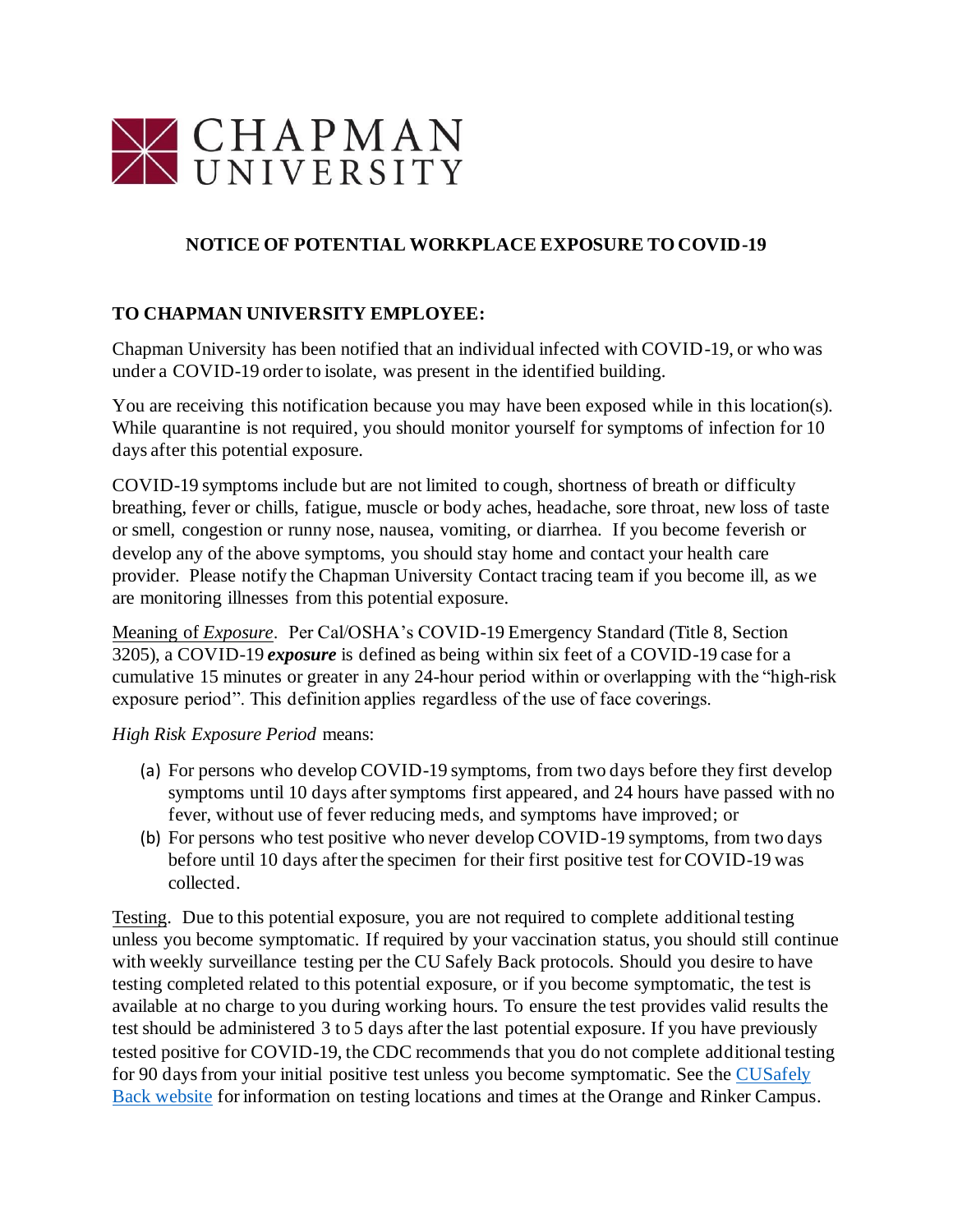Exclusion from Workplace & Return to Work Requirements: When you are permitted to return to work, you are required to comply with Chapman University return to campus policiesnd adhere to Campus COVID-19 Guidelines. These guidelines include, but are not limited to, wearing face coverings, physical distancing, hand washing, and avoiding social gatherings.

You can find the latest Cal/OSHA guidelines for employees here.

If you have tested positive for COVID-19 or have been identified by the contact tracing team as a confirmed exposure (see *Meaning of Exposure*), you must meet the following criteria prior to returning to work in addition to obtaining clearance from Chapman University Contact Tracing Staff:

(a) For individuals who have tested positive for COVID-19 or are subject to a COVID-19-related order to isolate issued by a local or state health official:

- At least 24 hours have passed since a fever of 100.4 or higher has resolved without the use of fever-reducing medication.
- COVID-19 symptoms have improved or resolved; and
- At least 5 days have passed since COVID-19 symptoms first appeared (or the date of the positive test if symptoms are not present) and a negative antigen test completed on or after day 5\*
	- $\circ$  \*If you continue to test positive, a full 10 day isolation should be completed
	- o If the worker cannot test or declines to test, they can return to the workplace after day 10 if they do not have symptoms.
- If returning to work after a 5-day test out, you must continue to wear a face covering around others at work for a total of 10 days after the positive test.

(b) For individuals that are a confirmed exposure:

- If *asymptomatic*, regardless of vaccination status:
	- $\circ$  Exposed employees must test within  $3 5$  days after their last close contact. Persons infected within the prior 90 days do not need to be tested unless symptoms develop.
	- o Must wear face coverings around others for a total of 10 days after exposure, regardless of negative test.
- If *symptomatic*, regardless of vaccination status:
	- o The exposed employee must be excluded from work and test as soon as possible. Exclusion must continue until test results are obtained.
	- o If the employee is unable to test or choosing not to test, exclusion must continue for 10 days.
	- o If the employee tests negative, they may return to work b, the employee must wear a facing covering around others for 10 days following the close contact.
	- $\circ$  CDPH recommends continuing exclusion and retesting in 1 2 days if testing negative with an antigen test, particularly if tested during the first  $1 - 2$  days of symptoms.